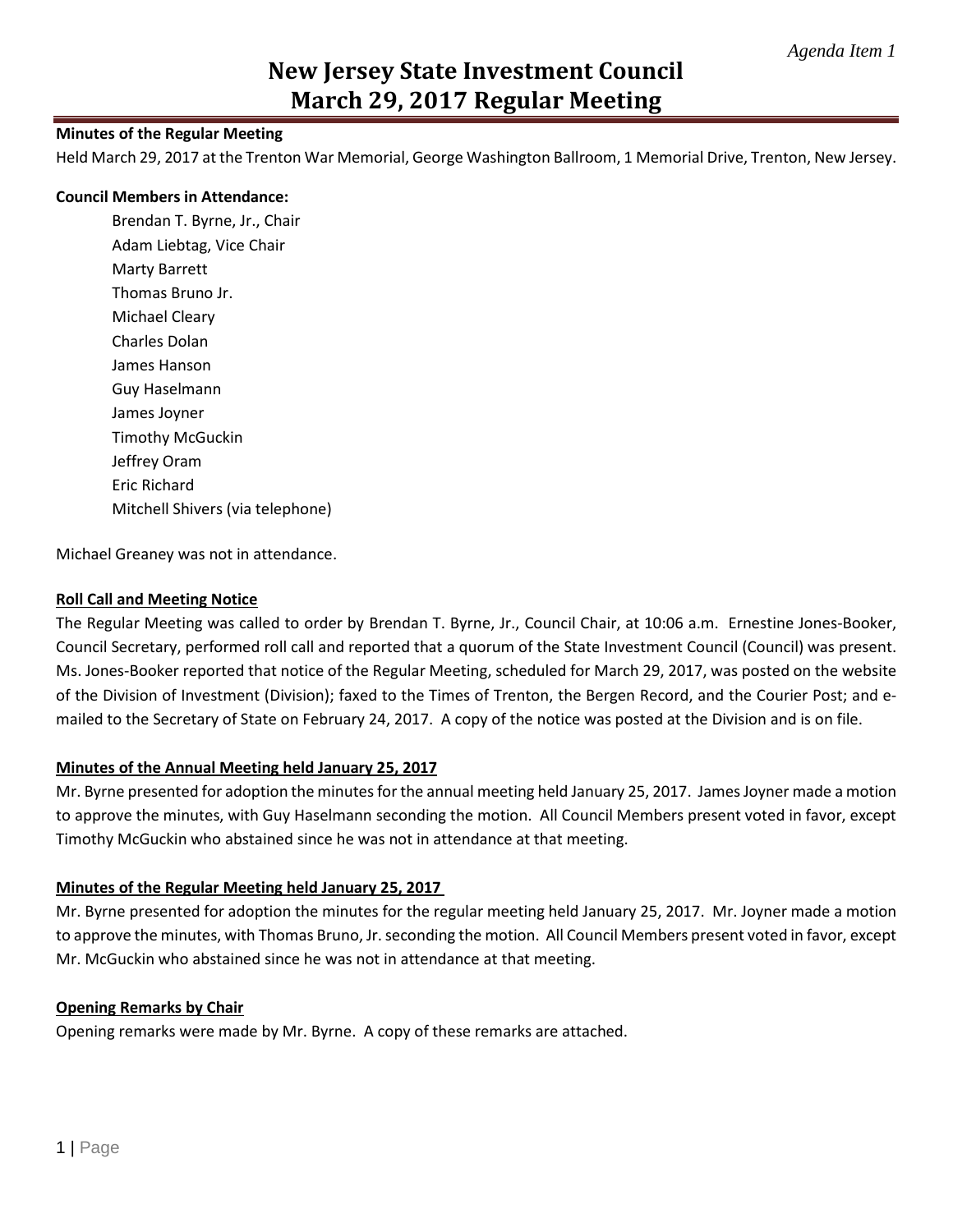# **New Jersey State Investment Council March 29, 2017 Regular Meeting**

# **Audit Committee Report on Fiscal Year 2016 Audit**

Mr. McGuckin reported that the Audit Committee, comprised of himself, Michael Greaney, James Hanson and Michael Cleary, met with the auditor, KPMG, during its planning phase and again following completion of the annual audit. Mr. McGuckin noted that investments managed by the Division on behalf of the pension funds are audited as part of a general audit of the financial statements of the Division of Pensions and Benefits. Mr. McGuckin reported that the auditor issued an unmodified opinion, with no management letter comments related to the Division, and he expressed his appreciation on behalf of the Audit Committee for the work of Division staff.

# **Director's Report/Update**

Director Christopher McDonough presented the Director's Report, providing an update on capital markets, performance and asset allocation, including the Division's progress in reducing the allocation to hedge funds. In response to Eric Richard's question regarding when the target allocation for hedge funds was expected to be reached, Mr. McDonough estimated this was likely to occur sometime in 2018. Mr. McDonough added that the Investment Policy Committee (IPC) would discuss this as part of its overall asset allocation discussion in April. Mr. Haselmann asked about the development of a secondary market for hedge fund interests. Mr. McDonough discussed attemptsto develop such a market and agreed that a robust secondary market for full hedge fund positions would be beneficial. Mr. Bruno inquired about the impact of recent legislation requiring separation of PFRS assets from the rest of the pension funds. Mr. McDonough stated that the Division was aware of the legislation and remarked that the legislation presents an administrative challenge given the structure of the current system.

Deputy Director Corey Amon provided an overview of global equity markets and recent changes in monetary policy. Mr. Haselmann reflected on the causes of Europe's underperformance and emphasized the importance of diversification and proper asset allocation. Charles Dolan asked when it would be prudent to reduce exposure to U.S. equity. Mr. McDonough responded that the Division's senior investment team is closely monitoring the market and pruning equity investments as valuations rise. Adam Liebtag suggested that different scenarios for what might be priced into the market be discussed by the IPC at its April meeting.

Mr. McDonough announced the departure of Meghna Desai, the portfolio manager for alternative investments, and stated that Samantha Rosenstock was appointed interim head of the portfolio. Mr. Richard emphasized the importance of providing adequate compensation to Division staff and offered to work with the Division and other Council members to retain talented Division employees. Mr. Haselmann agreed that compensation was an important issue and proposed drafting a formal written letter from the Council. He also requested that the Division provide a copy of the prior consultant report on compensation to new members of the Council. Mr. Liebtag requested that the Council meet with the State Treasurer and Governor's Office to discuss compensation and to request additional employees. Mr. Dolan added that as fiduciaries of the fund, it was the Council's duty to ensure proper staffing. Mr. Byrne stated that he would speak with the State Treasurer regarding this matter.

## **Private Equity Overview**

2 | Page Michelle Davidson and Matthew Coyne of TorreyCove Capital Partners (TorreyCove) presented an analysis of the Division's private equity portfolio. At the request of Mr. Byrne, Mr. Coyne and Mr. McDonough described the importance of calculating both the investment multiple and net internal rate of return (IRR). In response to questions from Mr. Hanson,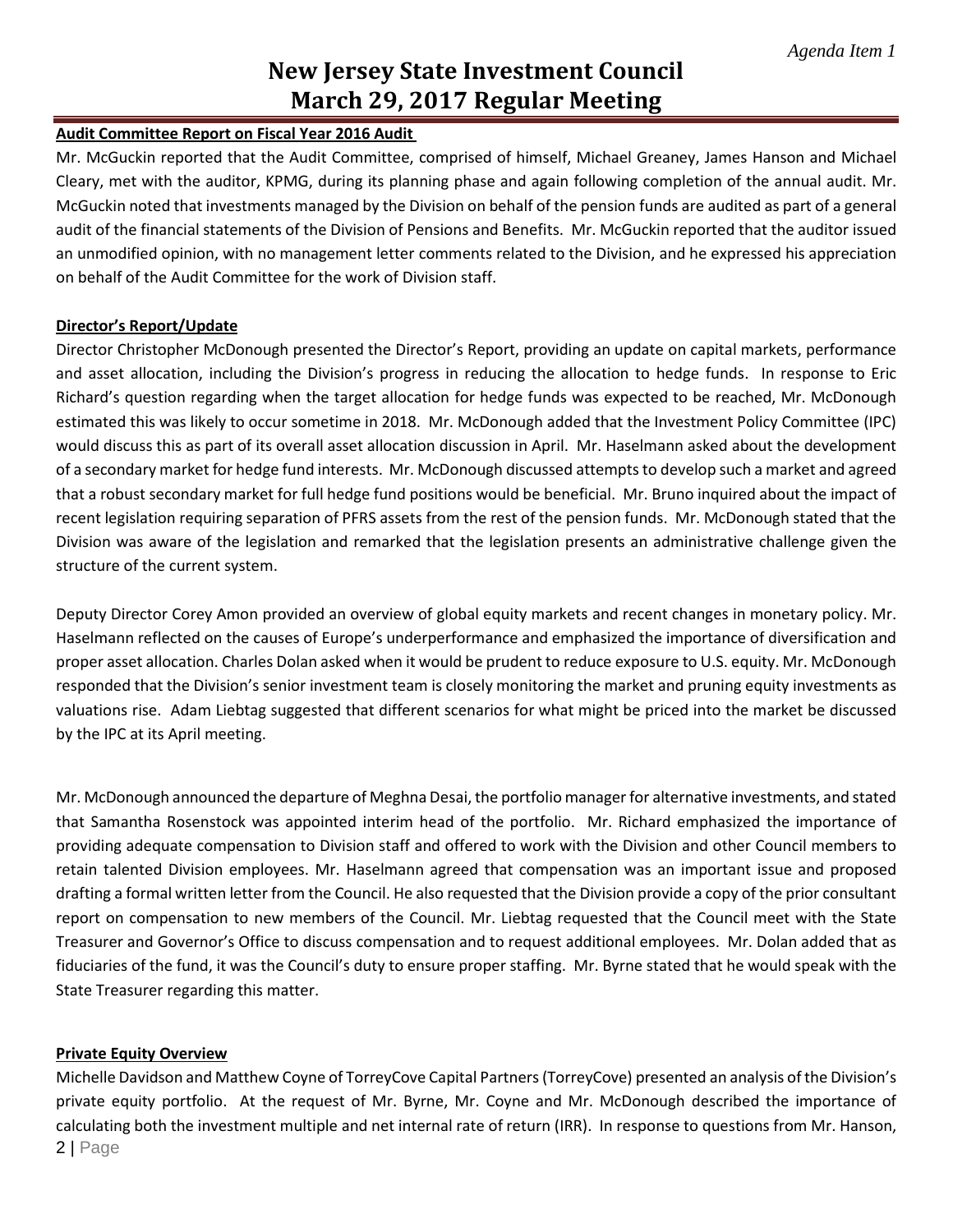# **New Jersey State Investment Council March 29, 2017 Regular Meeting**

Mr. Coyne and Ms. Davidson explained the divergent performance of the private equity portfolio versus a public market equivalent index and described changes in the illiquidity premium over time. Mr. Byrne asked about protective strategies in the event of a steep drop in private equity valuations. Ms. Davidson recommended that investors concerned about shifts in the market invest in smaller funds with lower leverage and in distressed funds as a counterbalance. Mr. Liebtag and Jeffrey Oram noted the significant percentage of non-top quartile funds in the private equity portfolio. Mr. McDonough agreed to provide more detail regarding the funds' quartile rankings, and said that the Division continues to monitor funds and evaluate opportunities for secondary sales.

Mr. Timothy McGuckin departed the meeting at this time.

# **Alternative Investment Notification – EQT Infrastructure III L.P.**

Pursuant to the Council's Alternative Investment Modification Procedures, Mr. McDonough notified the Council that, after extensive negotiations, the Division and EQT Infrastructure III L.P. were unable to reach agreement on the terms of the legal documents, and the Division did not participate in the Fund's final closing in February. Mr. McDonough reported that the Division continues to review investment opportunities in this asset class.

# **Private Equity Investments**

# *CVC Capital Partners VII, L.P.*

Jared Speicher of the Division and Ms. Davidson of TorreyCove presented an investment of up to €100 million in CVC Capital Partners VII, L.P., a fund focusing on opportunistic control-oriented large buyout investments in the United States and across Europe. Mr. Speicher described the Fund's investment approach, its investment team and resources, the terms of the investment, and the manager's track record. In response to a question from Mr. Byrne, Mr. Speicher described the fund's geographical investment limitations. Mr. Dolan expressed concern that a shrinking universe of investible companies could make it difficult to find sufficient investment opportunities. Mr. Speicher explained that the universe of public companies has shrunk, but that the fund had a broad mandate to invest in private companies across geographic sectors. Ms. Davidson added that the fund will be making a limited number of investments over a long time period. Ms. Davidson also discussed currency hedging to address concerns raised by Mr. Oram. Mr. Byrne reported that the IPC had reviewed the investment and was satisfied that appropriate and adequate due diligence had been performed.

Mr. Byrne recused himself from the discussion of Neuberger Berman New Jersey Custom Fund III, L.P. to avoid any possible conflict and left the meeting. Mr. Liebtag assumed the role of chair.

## *Neuberger Berman New Jersey Custom Fund III, L.P.*

Robin Clifford of the Division and Mr. Coyne of TorreyCove presented an investment of up to \$200 million in Neuberger Berman New Jersey Custom Fund III, L.P., a customized separate account fund which will invest in small to middle market private equity funds and global co-investment opportunities. Ms. Clifford described the investment rationale and the terms of the investment. Mr. Liebtag asked how this investment affected the Division's overweight position in global buyout funds. Mr. McDonough responded that the Division based on the most recent pacing analysis, it is anticipated that distributions will exceed contributions for the next several years which will reduce the allocation to buyout funds. Mr. Liebtag reported that the IPC had reviewed the investment and was satisfied that appropriate and adequate due diligence had been performed.